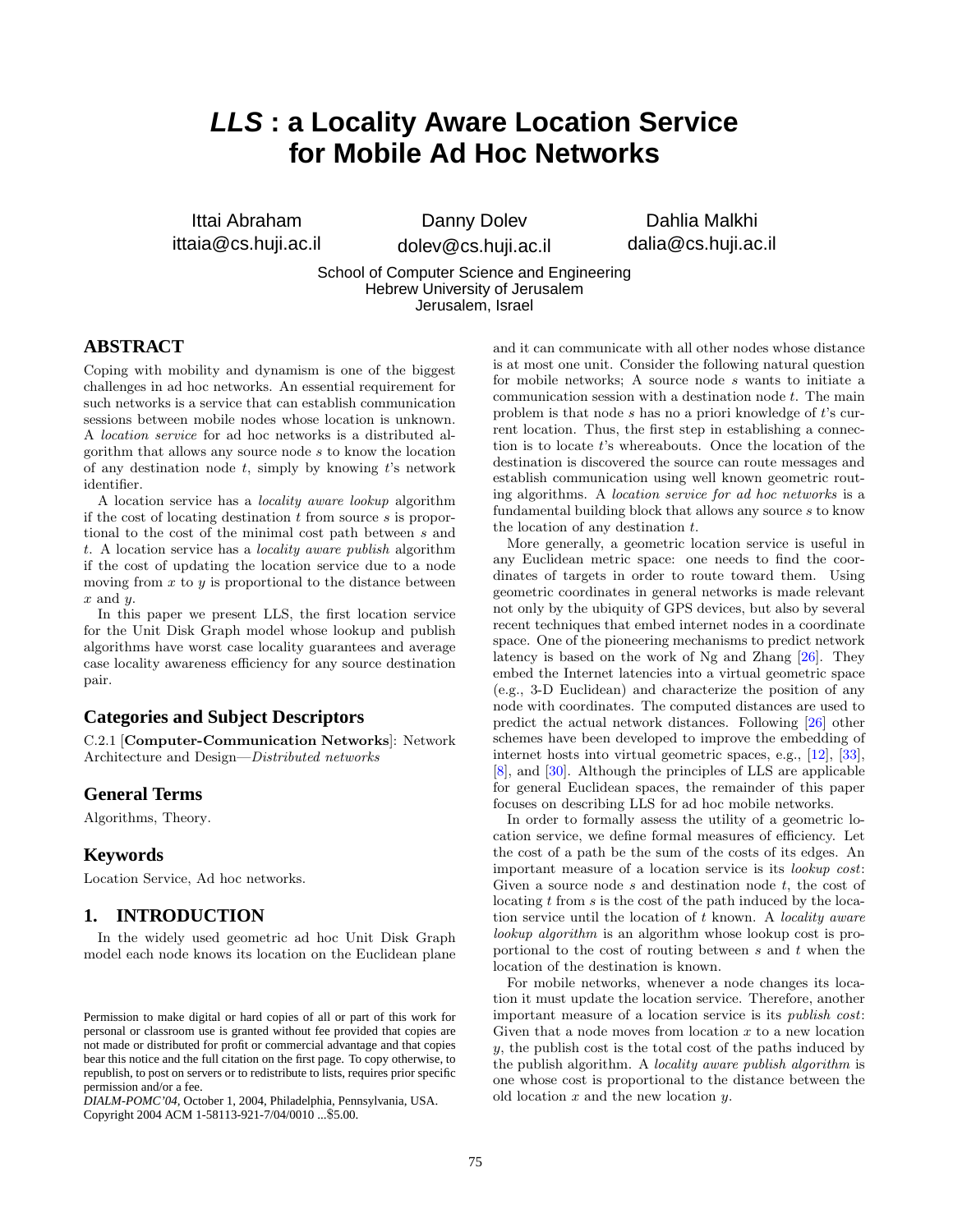# **1.1 Our Results**

We present a Locality aware Location Service named LLS. Our location service is the first location service which has both worst case guarantees and average case efficiency. For worst case networks our lookup incurs a lookup cost of  $O(d^2)$ for a source and a destination whose minimal cost path has length d.

For networks in which the expected ad hoc routing costs  $\Delta$ times the distance from source to destination, LLS achieves in addition an average case linear cost over the distance,  $O(d)$ . Thus, in average case networks of nodes randomly positioned in the plane, where the routing cost is proportional to the distance from source to destination, lookup in LLS costs only a constant factor more than the distance between the source and the destination.

Our scheme is also the first to provide guaranteed average case efficient publishing. That is, our service ensures that the expected cost of updating the data structures due to a node's movement is bounded as a function of the distance of the movement. Specifically, when a node moves distance d, the average cost of publishing its new location is  $O(d \log d)$ .

The inherent locality of our scheme makes it fault tolerant both to node failure and to network partitions. When the network partitions, nodes within a connected component can locate each other because the location service is also collocated with them within the component. As for node failures, when some node containing location information fails, there is sufficient redundancy at incrementally increasing distances in the network to transparently make up for it.

#### **1.2 Related work**

Geometric ad hoc routing. The first step in our approach, is a routing algorithm for known geometric locations. The first routing algorithm to guarantee delivery is [\[19\]](#page-9-5) (Kranakis et al.). Their face routing algorithm has no bound on the ratio between the cost of route and the cost of the minimal cost path. Both Bose et al. [\[6\]](#page-9-6) (CGF) and Karp and Kung [\[17\]](#page-9-7) (GPSR) propose an algorithm that combines greedy routing with face routing. These algorithms guarantee delivery and any source destination pair have expected cost  $O(d)$ , for average case networks, where  $d$  is the distance between the source and the destination. The first algorithm that gives worst case guarantees is by Kuhn et al. [\[21\]](#page-9-8). They present a scheme in which, if the minimal cost path has cost  $d$ , then delivery with cost  $O(d^2)$  is guaranteed, which is asymptotically optimal. In a follow up paper [\[22\]](#page-9-9), they combine their bounded face routing with greedy routing to achieve a scheme that is both worst case asymptotically optimal and average case efficient. In our construction, we make use of an underlying geometric routing protocol, and assume both linear average case behavior and quadratic worst case.

Location algorithms. Location algorithms are measured by their lookup and publish costs. The basic location services studied by Camp et al. [\[7\]](#page-9-10) either have an unbounded publish cost that may require to flood the whole network with updated location information (DLS, SLS) or have an unbounded lookup cost that may require to flood the whole network to find the destination (RLS). A standard technique for name services in wireless cellular networks (e.g., ISA-4 [\[1\]](#page-9-11), GSM MAP [\[24\]](#page-9-12)) employs a home location register (HLR) for each mobile host. A publish algorithm stores the whereabouts of a node at its home location. The lookup first

routes to the home location, and from there to the current destination of the node. However, even this simple approach is challenging in a mobile ad hoc network, since there is no fixed infrastructure and the location servers themselves are dynamic.

One of the first approaches to address that in ad hoc networks, by Hubaux et al. [\[15\]](#page-9-13), is to define the home of a node as a geometric area, and have all nodes in that area store location information. A similar solution for finding the home location is suggested in the context of sensor networks in the Geographic Hash Table (GHT) of [\[29\]](#page-9-14). In their approach, a home location is defined as a virtual coordinate. They enhance the underlying routing to reach the closest node to the virtual point. A similar concept is employed in the Geo-Quorums of [\[10\]](#page-9-15), where geometric coordinates determine the location of home servers. In GeoQuorums, these focal point coordinates define geographic areas that must be inhibited by at least one server at any time. The drawback of all of the home-based approach is that the cost of the lookup and of the publish may be arbitrarily high compared to the optimal path between source and destination.

In order to provide for better scalability and alleviate the problem of reaching specific location servers, several works suggest to replicate home location servers using quorum systems for availability and load balancing. Among these, the works of [\[28,](#page-9-16) [18,](#page-9-17) [13,](#page-9-18) [14\]](#page-9-19) have no locality awareness. Other quorum based location services addressed locality in a partial way.

One of the early locality-aware location services that employs a hierarchy of partitions is provided for the general problem of object location in graphs by Awerbuch and Peleg [\[4\]](#page-9-20). Their solution does not make use of the geometric structure of ad hoc mobile networks, nor address their high dynamism. Consequently, their solution is not easily adaptable to dynamic mobile settings. In addition, their locality factors are somewhat large (polylogarithmic).

The approach taken by several works, e.g., in [\[31,](#page-9-21) [25,](#page-9-22) [5,](#page-9-23) [32\]](#page-9-24), for quorum construction makes use of the planar structure of ad hoc networks. It defines a write quorum for updating location information of a node as a column of some choice trajectory, and potential some choice thickness. Similarly, a read quorum for querying location information is a row (of a choice trajectory and thickness). Trajectories are determined such that in average density networks, read and write quorums are likely to intersect. This method has good average case locality for lookup, but its publish cost is always the full diameter of the network, thus not proportional to the size of the movement. In addition, there are extreme cases in which read and write quorums might not intersect.

The position based multi-zone routing method of Amouris et al. [\[2\]](#page-9-25) stores location information about each node in geometrically increasing discs, each disc referencing the smaller disc that contains the node. When a node moves a distance  $2^i$ , it broadcasts an update about the change to an area of radius  $2^{i+1}$ . Thus, both lookup and publish have locality awareness. The drawback of the scheme is that within a  $2<sup>i</sup>$ zone, location update is flooded to all nodes. This implies that each node in the network needs to maintain information (albeit not accurate) about every other node.

One of the pioneering works on efficient and scalable location services is by Li et al. in [\[23\]](#page-9-26). Similarly to the multi-zone method of [\[2\]](#page-9-25), GLS utilizes a hierarchy of exponentially decreasing sets of regions (GLS uses squares rather than discs)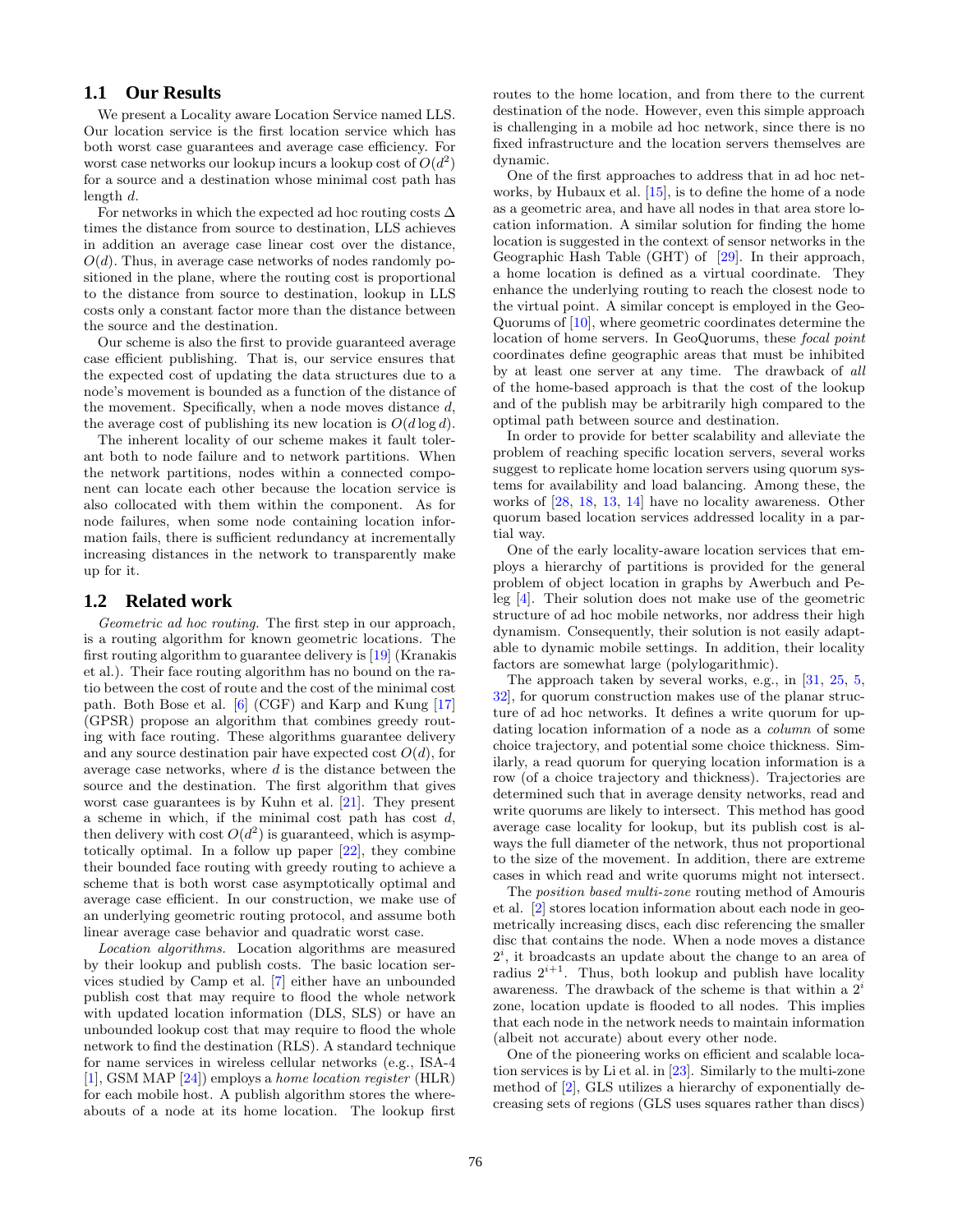that cover the plane. Every node belongs to only  $\log M$ squares (were  $M$  is the diameter of the network). Using ingenious techniques drawn from the consistent hashing approach [\[16\]](#page-9-27), every node has a designated hashed location server within each square, thus distributing the load of location services across the network. The path taken by a GLS lookup operation is bounded inside the minimal square that contains both the source and the destination.

Yet GLS does not achieve either of our goals, and supports neither worst case locality aware lookup, nor locality aware publish. There are several reasons for that, none of which is trivial to fix. First, their scheme makes little effort to proactively handle updates and out of date information. This problem arises when, for instance, a node crosses a grid boundary line. This causes a change in the role the node plays as a location server for others, performing this change of roles may cause the publish cost to be arbitrarily high compared to the distance taken. The authors state that indeed a remaining open question is improving the handling of node mobility. Second, there may be a source s and destination  $t$  that are arbitrarily close to each other, but the smallest square that contains both of them is arbitrarily large. As a consequence, even in average case networks, the cost of lookup does not have worst case bounds. Third, within each square GLS routes to a location server in order to find the target. In extreme network conditions when the network is sparse, routing to the location server, even if close by, could require worst case cost, while routing directly to the destination could be efficient. Thus, the worst case lookup cost could be arbitrarily high and have no worst case locality guarantees. This degraded performance in sparse networks was also observed by Guba and Camp [\[11\]](#page-9-28).

A totally different approach focusing on worst case analysis is discussed in the Conclusion section of [\[21\]](#page-9-8). The authors describe an algorithm that we name the Iterative Bounded Flooding (IBF) algorithm. This algorithm runs in phases beginning with phase 1 and incrementing the phase by one until the destination is found. At phase  $i$ , the algorithm floods the network to all nodes whose minimal cost path from the source is at most  $2^i$ . IBF is asymptotically worst case optimal. Specifically, if the minimal cost of the path from source to destination is  $d$  then IBF guarantees to reach the destination in cost  $O(d^2)$ . The main drawback of this approach is that its average cost is also  $\Omega(d^2)$ .

Recently, in the context of sensor networks and a slightly different model, Demirbas et al. [\[9\]](#page-9-29), achieve  $O(d \log d)$  move time and  $O(d)$  find time.

#### **1.3 Technical approach**

For each destination node  $t$ , we define a virtual hierarchical cover of the  $M \times M$  plane consisting of exponentially decreasing squares, whose origin depends on the node's id. Our solution is built incrementally in three steps, Spiral, Spiral-Flood, and LLS. In our basic Spiral algorithm, we publish t's location on a spiral that spans increasingly large squares in the hierarchy, and likewise, search for  $t$  in increasing spirals on the same virtual hierarchy. The lookup and publishing paths are guaranteed to cross at the first hierarchy level in which the squares containing the source and the destination intersect. This cover bears resemblance to the hierarchical grid of GLS [\[23\]](#page-9-26). However, we address mobility with techniques borrowed from GHT [\[29\]](#page-9-14) by using virtual coordinates within the squares for storing information on t

rather than search for certain pre-designated nodes. This allows us to search in four grid squares around each point, and circumvent grid-boundary problems. Unlike GLS, our hierarchical cover forms a subsuming partition of the plane that is similar in spirit to the work on sparse partitions of Awerbuch and Peleg [\[3\]](#page-9-30).

For most networks, this scheme suffices to have a lookup that is within an expected constant factor over the most optimal route. In order to further address worst case scenario, in our Spiral-Flood scheme we carefully interweave depthbounded flooding stages with spiral lookup stages. This only increases the total cost by a constant factor, yet provides worst case quadratic location guarantee.

Finally, the full LLS scheme addresses publishing in the following way. First, we modify Spiral (or Spiral-Flood) so that within each lattice in the hierarchy, we publish a node's location not only in the square containing it, but also in the eight squares surrounding it. When a node moves within the nine square boundary, nothing happens. The stale information may eventually lead to a square that does not contain the node, but then one of the surrounding squares does. Location information in a lattice is updated only when the node leaves the nine-square boundary, at which time the distance traversed by the node (possibly over multiple steps) already exceeds the diameter of one square. As a consequence, we prove that the amortized cost of information updating due to a cumulative movement of distance d is  $O(d \log d)$ .

In summary, our LLS scheme provides the first scheme which has both locality aware lookup and locality aware publish. Lookup is linear in average case networks, and is quadratic in the worst case, and publish is sub-quadratic.

# **2. MODEL AND NOTATIONS**

Consider a set of  $n$  nodes,  $V$ , that exists in the Euclidean plane  $\mathbb{R}^2$ . Each node v has a unique name denoted v.id. Denote by  $|uv|$  the  $L_2$  distance between the location of the nodes  $u$  and  $v$ . The underlying network is formed by a Unit Disk Graph  $UDG = \langle V, E \rangle$  in which  $u, v \in V$  have an edge  $(u, v) \in E$  iff  $|uv| \leq 1$ .

We assume a nondecreasing cost function  $c$ , mapping edge lengths to real numbers. Formally,  $c : [0,1] \mapsto \mathbb{R}^+$ , and for all  $0 \leq x \leq y \leq 1$  we have  $c(x) \leq c(y)$ . This cost function abstraction generalizes the three common cost measures: hop count  $c(x) = 1$ , Euclidean distance  $c(x) = x$ , and energy  $c(x) = x^{\alpha}$  for  $\alpha \ge 2$ . Given a path  $p = u_1, u_2, \ldots, u_k$ such that  $(u_i, u_{i+1}) \in E$  define the cost of the path to be  $c(p) = \sum_{i=1}^{k-1} c(|u_i u_{i+1}|)$ . Given two nodes  $u, v$  let  $d(u, v)$ denote the cost of the minimal cost path in  $UDG$  from  $u$  to  $\upsilon$ .

In order to be able to obtain worst case bounds on the cost of geometric routing we assume  $\Omega(1)$  density. In this model there exists a minimum length  $d_0$  such that for any network  $\min_{u,v} |uv| \geq d_0$ . Following the results in [\[20\]](#page-9-31) it is also possible to remove the  $\Omega(1)$  density assumption if the cost function,  $c$ , is linearly bounded. Formally  $c$  is *linearly* bounded if there exists a constant m such that  $\forall x \in [0,1]$ :  $c(x) \geq mx$ . For linearly bounded cost functions it is possible to construct a connected dominating set backbone. Routing can be done on this backbone, which, by its nature, has bounded density. We note however that maintaining this backbone in a dynamic network incurs additional costs.

We assume all nodes are located inside a bounded square of size  $M \times M$ . Without loss of generality we normalize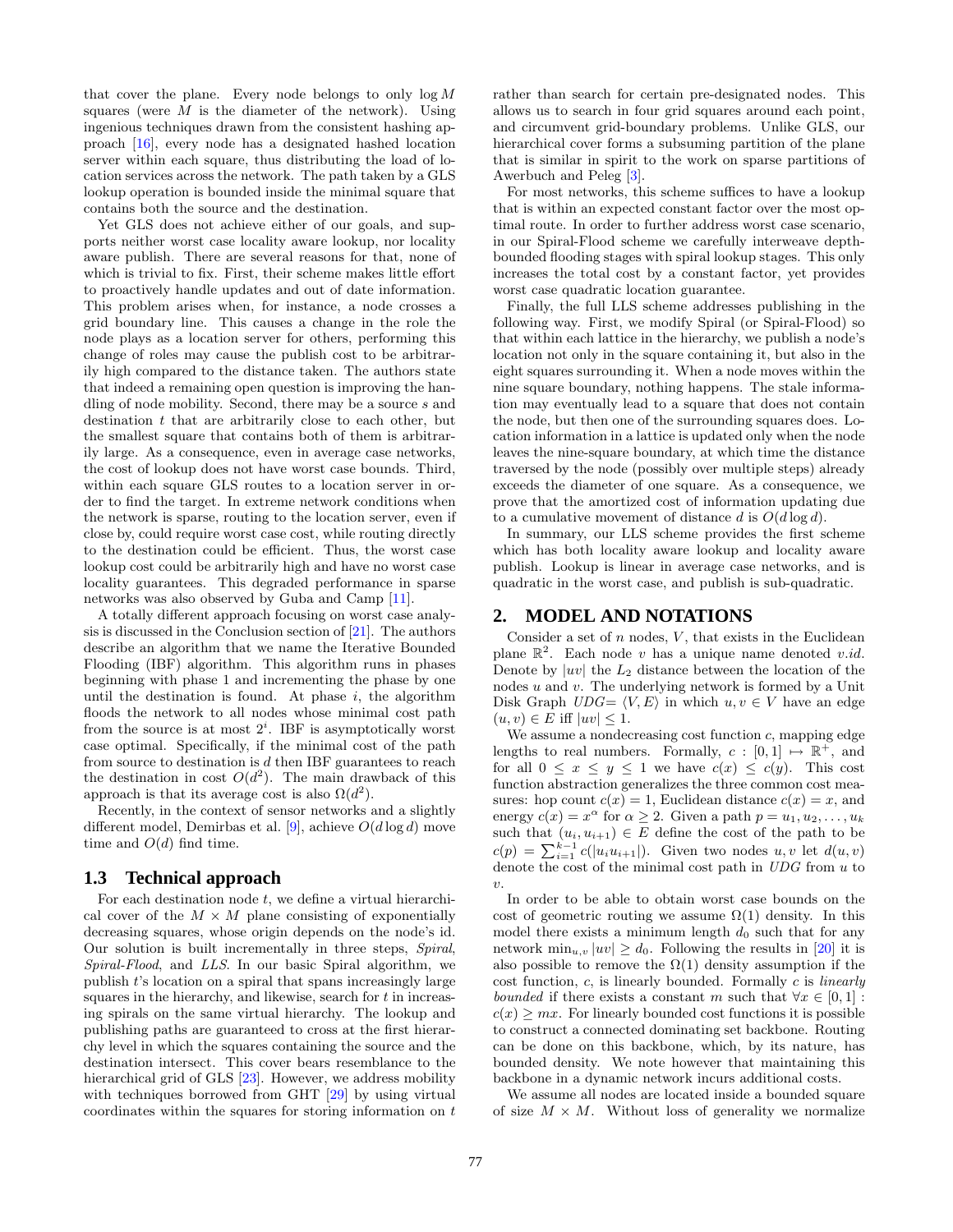the coordinates so that all nodes, V, are inside the square whose diagonal corners are  $(0,0)$ ,  $(M, M)$ . We further assume that each node knows its own location in the plane and its neighbors' locations.

# **2.1 Virtual Coordinates**

A recurring issue in our scheme is the use of virtual coordinates that map to real nodes. The points are called virtual, since there is no guarantee that there is a node exactly at these points.

The natural way to map between nodes and virtual points is to partition the plane using a Voronoi diagram (see [\[27\]](#page-9-32) for a survey on Voronoi diagrams and their applications). This partition maps each point p in the square  $M \times M$  to the node closest to p. For a node x let  $A(x)$  be the Voronoi polygon of  $x$  (the area of all the points to which  $x$  is the closest node). For any point  $p \in \mathbb{R}^2$  let  $\ell(p)$  be the closest node to p, thus,  $p \in A(x) \iff \ell(p) = x$ .

Traditional geometric routing algorithms that combine greedy with perimeter routing [\[17,](#page-9-7) [22\]](#page-9-9) guarantee that given the location of a node, the algorithm can route to it. These algorithms can be augmented as in GHT [\[29\]](#page-9-14) so that given a virtual point  $p$ , the routing algorithm can reach the node  $\ell(p)$  that is responsible for that virtual point. Their technique also adapts to node mobility. That is, when a node moves, the lines between its Voronoi polygon and its neighbors' Voronoi polygons changes. The nodes communicate and swap information about all the virtual points that cross boundaries due to these line changes.

In summary, there is a mapping between virtual points in the plane and the nodes responsible for them; and we can employ routing to virtual points that reaches the corresponding nodes. Hence, by a slight abuse of terminology, given a point p, we refer from here on to the node  $\ell(p)$  simply as the node at  $p$ , or even the node  $p$ . And to the contrary, given a node  $s$  we refer to the location of  $s$  as the point  $s$ .

# **3. PROBLEM DEFINITION**

We consider algorithms for the geometric location problem. In this problem there are two basic operations: Publish and Lookup. The  $Published(t.id; x, y)$  operation is called every time a node  $t$  changes its location from  $x$  to a new location y. It is also used in the first time a node joins the system, by executing  $Published(t.id; \perp, y)$ . The  $Lookup(t.id, s)$  operation is called by a source node s in order to find location information on a destination node t whose location is unknown.

We now define the complexity measure associated with locality aware location services. The first time a node joins, we would like to minimize the cost of its publish operation. For subsequent publish operations we would like the cost of publishing to be proportional to the distance taken. This is formally captured in the following definition.

**Definition** 3.1. For a function  $f$ , a publish algorithm is f-locality aware if for any node  $t$  with location  $x$  that moves to a new location y the expected cost of Publish $(t.id; x, y)$  is at most  $f(|xy|)$ .

<span id="page-3-0"></span>If the destination node does not exist we would like to minimize the cost of lookup until a failure result is returned to the source. Otherwise, we would like to have a locality aware lookup whose cost is proportional to the minimal cost path as defined below.

Definition 3.2. For a function g, a lookup algorithm is g-locality aware if for any source s, and destination t, such that the minimal cost path costs  $d = d(s,t)$ , the cost of Lookup $(t.id, s)$  from source s to destination t is at most  $q(d)$ .

Note that [Definition 3.2](#page-3-0) is a worst case bound that compares the lookup cost to the minimal cost path. Although it may not be possible for all networks, we would also like to get an average case bound on the cost of the lookup as a function of the distance between source and destination. The following definition captures this notion.

Definition 3.3. For a function g, a lookup algorithm is g-average case efficient if for any source s, and destination t, the expected cost of  $Loop(t.id, s)$  from source s to destination t is at most  $q(|st|)$ .

Certainly, building a lookup service with minimal cost can be done simply by storing complete location information at each node about all other nodes. The cost of an update, such as a node joining or moving, would be very high in this case. The goal is therefore to build a location service that simultaneously has the following properties: (1) a locality aware publish algorithm; (2) a locality aware lookup algorithm; (3) an average case efficient lookup on a large class of networks.

It is known from the lower bounds of  $[21]$  that even if t's location is known, routing on  $UDG$ s may cost  $\Omega(d^2)$ , where  $d$  is the cost of the minimal cost path. Simulations in [\[22\]](#page-9-9) show that the cost of routing from source s to destination t is expected to be  $O(d(s,t))$ , which is also  $O(|st|)$  for average case networks.

Our goal is to match these bounds for location services. Worst case lookup should cost  $O(d^2)$ , but for average case networks we aim to preform lookup with average cost that is only a constant factor more than the distance between the source and the destination,  $O(d) = O(|st|)$ . In case a node moves from location x to destination  $y$  we strive that the expected cost of the publish algorithm be a function of  $|xy|$ .

# **4. LLS ARCHITECTURE**

We present our location service in a modular way. We decompose the scheme into three algorithms, each algorithm builds upon its predecessor's techniques and enhances it:

- 1. Spiral algorithm. This location service obtains a locality aware lookup algorithm for average case networks.
- 2. Spiral-Flood algorithm. This location service enhances the Spiral algorithm by obtaining locality awareness both for average case lookup, and for lookup in worst case networks.
- 3. LLS. This algorithm enhances the Spiral-Flood service with a locality aware publish algorithm.

# **4.1 Mapping to Hierarchical Lattices**

In our construction, for each node identifier, we build a hierarchy of lattices associated with the node's identifier. The node's location is published on each lattice to the points closest to its location, and is looked up on lattice points closest to the location of the searching node.

Given a node  $t$ , we use a double index hash function  $H(t.id) = \langle h_1(t.id), h_2(t.id) \rangle$  that maps node identifiers to coordinates inside  $M \times M$ . We denote  $H(t.id)$  the primary *virtual home* of node t. Formally,  $H: V \mapsto [0, M] \times [0, M]$ .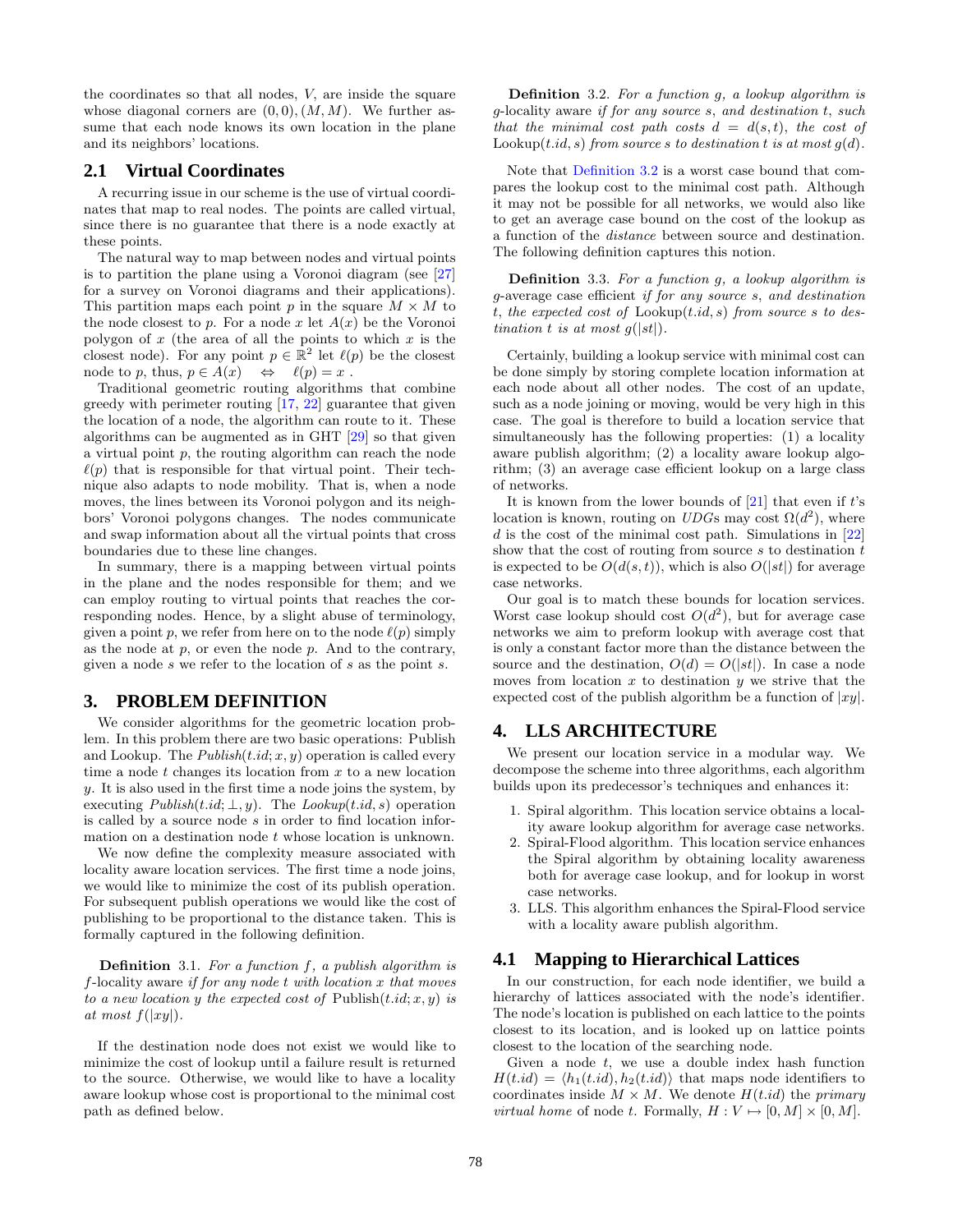|                 |                | H(t)  |  |
|-----------------|----------------|-------|--|
| W <sub>1</sub>  | W <sub>2</sub> |       |  |
| $\cdot^{\sf x}$ |                | $2^k$ |  |
| W <sub>4</sub>  | W <sub>3</sub> |       |  |

<span id="page-4-0"></span>Figure 1: Example of the lattice  $L_k(t.id)$  and of  $W_k(t.id, x) = \{w_1, w_2, w_3, w_4\}$ 

For a node t, and a parameter  $k \in \{0, 1, \ldots \log M\}$  we define  $L_k(t.id)$  to be the lattice consisting of all lattice points  $(h_1(t.id) + 2^k i, h_2(t.id) + 2^k j) \in M \times M$ , for all  $i, j \in \mathbb{Z}$ . Alternatively,  $L_k(t.id)$  can be thought of as the set of corner points of the tiling with squares of size  $2^k \times 2^k$  having  $H(t.id)$ as its origin.

For any point x and tiling of size  $2^k$  originating at the virtual home of  $t$ ,  $H(t.id)$ , we define the *level-k location* points of t from x,  $W_k(t.id, x)$ , to be the set of the 4 corner points of the tile that covers x. Formally, for  $k \geq 1$  we define  $W_k(t.id, x) = \{w_1, w_2, w_3, w_4\}$  for every point x and lattice  $L_k(t.id)$ , to be the set of the 4 lattice points that are closest to x in the  $L_{\infty}$  norm (with ties broken lexicographically), see [Figure 1](#page-4-0) for an example. When clear from the context, we will abuse notation and use  $W_k(t, id, x)$  to denote the nodes that are responsible for the virtual points.

#### **5. THE SPIRAL ALGORITHM**

We begin by presenting the basic spiral algorithm. It achieves a locality aware lookup algorithm that performs as well as the underlying geometric routing algorithm. Intuitively, a node publishes its location information in a set of virtual points that form a virtual spiral that exponentially increases in distance. When a node initiates a lookup operation, it too performs a spiral like search path. The lookup finds the destination's location when the two spirals intersect. These two spirals intersect because the points in both spirals are computed relative to the same hierarchical grid whose origin is the primary virtual home of the destination.

The first time a node  $t$  joins the network at location  $y$ , it invokes  $Published(t.id; \perp, y)$  to register its location. Whenever it moves from  $x$  to  $y$  in updates its location using Publish $(t.id; x, y)$ . When a node s wants to establish communication with node t, it issues  $Lookup(t.id, s)$ .

**Publish:** A node t that moves from location x to y performs  $Published(t.id; x, y)$ . This operation deletes the old location information (if there was any) and registers the new location y of the node by inserting location information in  $O(\log M)$  different virtual points.

Registering location information is done by storing location pointers in the auxiliary memory of the nodes in  $W_i(t.id, y)$ . Each location pointer contains two fields: the identifier of the destination and its location, in the form  $\langle t, y \rangle$ . [Figure 2](#page-4-1) depicts an example of the set of points to which information is published.

Deleting the information of the old location  $x$  is done by visiting the respective nodes responsible for the old virtual points and deleting the information in them.



<span id="page-4-1"></span>Figure 2: The corners of all the tiles that cover the node are the set of virtual points to which location pointers are published. The spiral depicts a path that the Publish algorithm executes in order to reach the virtual points.

**Lookup:** A node s that executes  $Lookup(t.id, s)$  reaches the destination node t by querying location information at the points associated with destination  $t$ , with increasingly larger distances from s. This process is very similar to the Publish operation. Once a location pointer is found, the information in the pointer is used to reach the destination.

#### **5.1 Analysis**

The lookup operation of the Spiral Algorithm is only as efficient as the underlying geometric routing that is used for routing to the nodes that are responsible for the virtual points. In this subsection we show that given a network with an efficient routing layer, the lookup operation costs only a constant factor more than the distance from the source to the destination.

In order to analyze the cost of the lookup operation in the Spiral Algorithm we first define the locality awareness of geometric ad hoc routing schemes in which the location of the destination is known.

Definition 5.1. A routing protocol is  $\Delta$ -locality aware if given a source s and point  $y \in R^2$ , the expected cost of routing from s to the node at y (more precisely, recall that this should actually reach  $\ell(y)$ , which is the node closest to y) is at most  $\Delta|sy|$ . Formally, let  $r(s, y)$  be the cost of routing from s to y given that s knows the approximate location y then,  $E_{s \in V, y \in R^2} \left[ \frac{r(s, y)}{|s y|} \right] \leq \Delta$ .

In [Section 10](#page-8-0) we present simulation results showing that Greedy Face Routing is 2-locality aware for average case networks where nodes are uniformly distributed.

The following lemma shows that there is a location pointer at a distance that is proportional to the distance between source and target.

<span id="page-4-2"></span>**Lemma** 5.2. Let  $\hat{k}$  be the minimal index such that  $|st|$  =  $d \leq 2^{\hat{k}}$  then at least one of the nodes in  $W_{\hat{k}}(t.id, s)$  contains a location pointer to node t.

PROOF. Denote  $t$ 's location by  $y$ . Since destination node t performed  $Published(t.id; y)$  then the nodes in  $W<sub>k</sub>(t.id, y)$ contain location pointers towards  $t$ . Let  $Q_1$  be the square of size  $2^{\hat{k}} \times 2^{\hat{k}}$  that covers t whose corners are  $W_{\hat{k}}(t.id, y)$ . Let  $Q_2, \ldots, Q_9$  be the set of 8 adjacent squares of same size that have a joint edge or joint corner with  $Q_1$ .

Recall that we chose  $\hat{k}$  such that  $|st| = d \leq 2^{\hat{k}}$  therefore s must be inside one of the squares  $Q_1, \ldots, Q_9$ . Thus when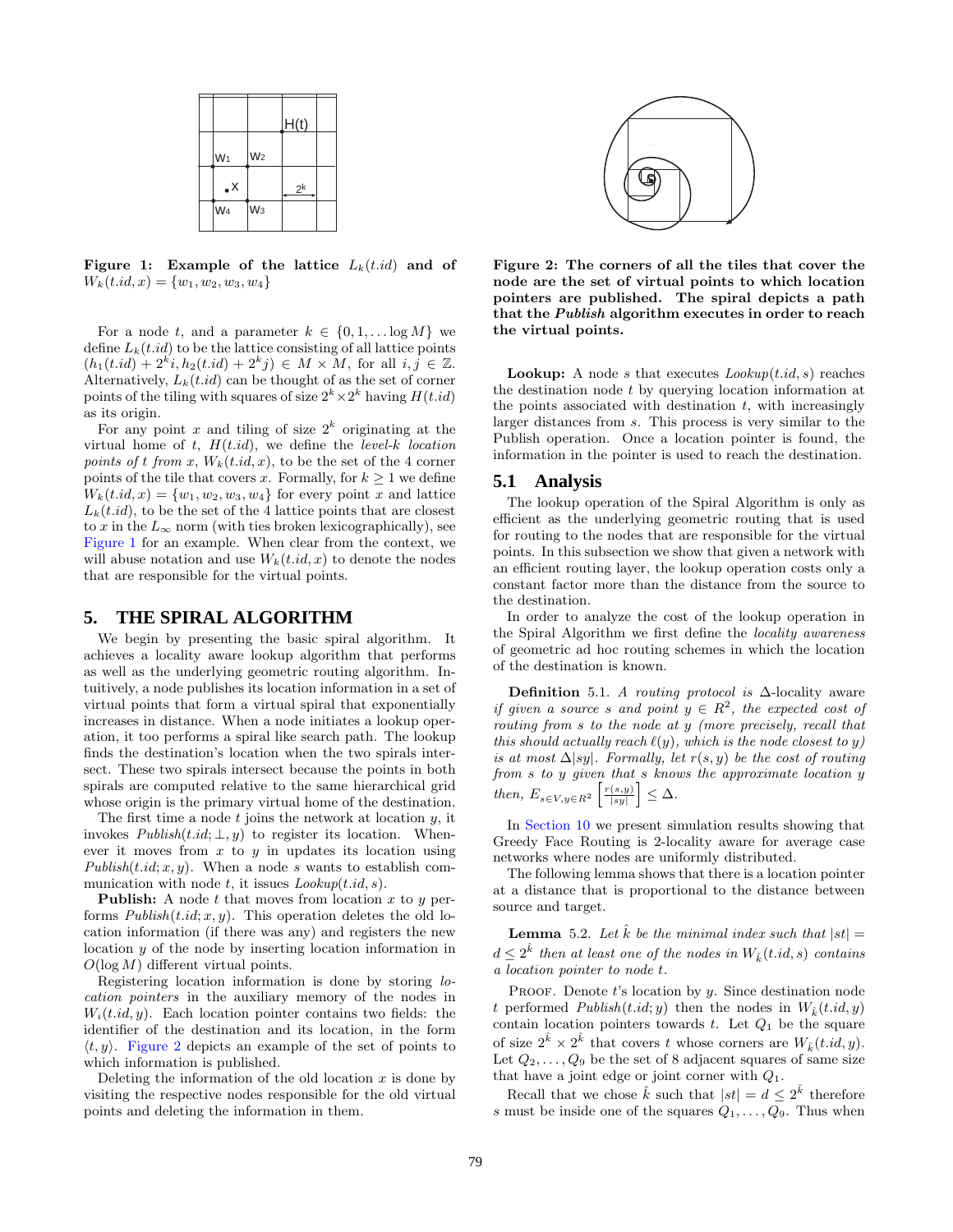source s performs the  $\hat{k}$ th phase of its lookup algorithm it will find a location pointer towards t.

Note that a similar argument holds for the degenerate case in which t lies exactly on a lattice line or intersection.  $\Box$ 

Hence for networks that have efficient routing, the cost of lookup is a linear function of the distance between source and destination.

**Theorem** 5.3. For networks in which routing is  $\Delta$ -locality aware, for any source s and destination t the expected cost of locating t is  $O(|st|)$ 

PROOF. Due to [Lemma 5.2,](#page-4-2) the lookup algorithm will find a location pointer at phase  $k$ , where  $k$  is the minimal index such that  $|st| = d \leq 2^{\hat{k}}$ . The expected cost of routing to all the points  $W_1(t.id, s), \ldots, W_{\hat{k}}(t.id, s)$  can be bounded by the following expression:  $\sum_{i \leq \hat{k}} 2 \cdot 4 \cdot 2^i \cdot \Delta = O(2^{\hat{k}})$  $O(|st|)$  where the factor 2 is due to going to each of the virtual points and returning to s, 4 is due to the fact that there are 4 virtual points,  $2^i$  is due to the maximal distance of the virtual points from s, and  $\Delta$  is the overhead due to the underlying routing layer. Once a location pointer of level  $k$ is found, the expected cost of following the location pointers until t is found can be similarly bounded by  $O(|st|)$ .  $\Box$ 

# **6. THE SPIRAL-FLOOD ALGORITHM**

The main drawback of the basic spiral algorithm is that it relies solely on the underlying routing algorithm for performance. In particular, there may exist extreme situations in which there is a low cost path from source to destination, but the cost of the minimal cost path from the source to the first virtual point is arbitrarily high.

The Spiral-Flood algorithm overcomes such cases. The algorithm combines the iterated bounded flooding (IBF) ideas from [\[21\]](#page-9-8) for worst case bounding, with the average case efficiency of the Spiral algorithm.

In order to describe Spiral-Flood, we need to enumerate in a sequence the nodes visited in the Spiral algorithm. For a destination  $t$  and a source  $s$ , the Spiral lookup operation  $Lookup(t.id, s)$ , coupled with the underlying geometric routing mechanism determine the sequence of nodes that are visited. We denote this sequence by  $Spiral(t.id, s)$ . Define  $Spiral<sub>i</sub>(t.id, s)$  to be the prefix path of  $Spiral(t.id, s)$  containing the first j nodes.

The Spiral-Flood lookup consists of phases,  $i = 1 \dots \log M$ . When the accumulated cost of the Spiral lookup reaches  $4^i$ , we switch to flooding of depth  $2^i$ . This ensures that the cost of the combined algorithm is not more than a constant factor over the basic Spiral algorithm, and at the same time the cost does not exceed the worse case cost of the flooding algorithm. The pseudo code for the Spiral-Flood algorithm appears in [Figure 3.](#page-5-0) The Publish algorithm is the same as the in basic Spiral algorithm.

### **6.1 Analysis**

In this subsection we prove that the Spiral Flood algorithm worst case quadratic cost.

Lemma 6.1. Spiral-Flood locates any destination t from any source s with cost  $O(d(s,t)^2)$ .

PROOF. Denote  $d = d(s, t)$ , let j be the minimal index such that  $d \leq 2^j$ . Clearly before the end of phase j of the

 $Lookup(t.id, s)$ Initialize  $phase := 0$ 

Until a location pointer for  $t$  is found:

- 1. Spiral stage: Route on the path  $Spiral(t.id, s)$ for *j* hops, as long as the cumulative cost  $c(Spiral_j)$  is less than  $4^{phase}$ .
- 2. Return back to the source node s.
- 3. Flooding stage: Flood a search message to all nodes r whose minimal cost path  $d(s, r)$  is at most  $2^{phase}$ .
- 4. Converge the search results back to source node s.
- <span id="page-5-0"></span>5. Set  $phase := phase + 1$ .

#### Figure 3: The Spiral-Flood Lookup Algorithm. Node s wants to establish a communication session with node t.

Spiral-Flood algorithm the destination will be found. This is true since the jth flooding phase would reach all nodes whose cost is a most  $2^j$ .

Given the  $\Omega(1)$  assumption of a minimal distance between nodes (or any other bounded density assumption due to a CDS backbone), the sphere of nodes whose cost is at most  $2^{j}$  has  $O(2^{2j})$  nodes and hence also  $O(2^{2j})$  edges. Each such edge is traversed at most 4 times. Therefore, the cost of a flooding during phase j is  $O(2^{2j})$ .

By construction, the cost of the bounded phase- $j$  walk on  $Spiral(t.id, s)$  is  $O(4<sup>i</sup>)$ . Therefore, the total cost until the end of phase j is  $\sum_{0 \le i \le j} O(4^i) + (2^{2i}) = O(4^j) = O(d^2)$ .

Compared with the basic Spiral Algorithm, the Spiral Flood Algorithm incurs a constant factor overhead.

**Lemma** 6.2. The cost of reaching the points  $W_1(t.id, s)$ through  $W_i(t.id, s)$  in the Spiral Flood Algorithm is at most a constant factor more than the cost of the basic Spiral Algorithm to reach the same set of points.

The proof follows by noting that in each stage of the algorithm, the cost of the flooding stage is at most a constat factor more than the cost of the spiral search stage for that phase.

# **7. THE LLS ALGORITHM**

In this section we describe our full scheme, LLS, in which proactive updating of location information due to node movements is proportional to the distance of the move. Formally we present a publish algorithm that is average case efficient. Achieving this aim is somewhat more involved than simply writing to all the virtual points in  $Spiral(t.id, y)$  and deleting the points in  $Spiral(t.id, x)$ .

First, instead of publishing to only 4 virtual points at each level, our publish algorithm publishes to 16 virtual points. For any point x and tiling of size  $2^k$  originating at the virtual home of t,  $H(t.id)$ , we define  $Z_k(t.id, x)$  to be the set of corner points of the 9 tiles of size  $2^k \times 2^k$  that form a square  $3 \cdot 2^k \times 3 \cdot 2^k$  whose center tile covers x. Formally we define  $Z_k(t.id, x) = \{w_1, \ldots, w_{16}\}\$ for every point x and lattice  $L_k(t.id)$ , to be the set of the 16 lattice points that are closest to x in the  $L_{\infty}$  norm (with ties broken lexicographically). See [Figure 4](#page-6-0) for an example.

Secondly, in order to reduce costs, a node does not update its level  $k$  location pointers as long as it does not move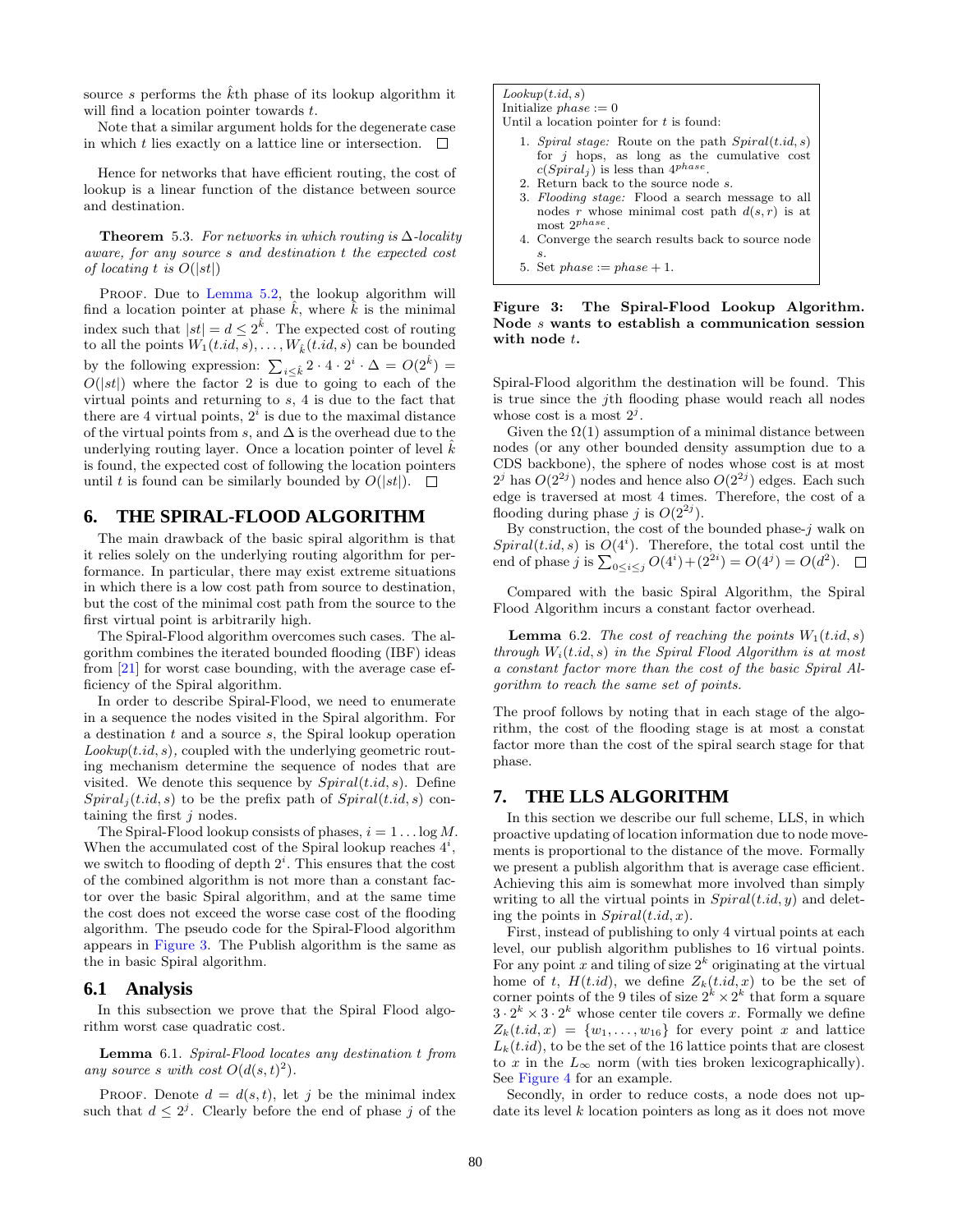|                |                                                                          |                                 |                 | H(t) |    |  |
|----------------|--------------------------------------------------------------------------|---------------------------------|-----------------|------|----|--|
|                |                                                                          |                                 |                 |      |    |  |
| W1             | $W2$ $W3$                                                                |                                 | W <sub>4</sub>  |      |    |  |
| W <sub>5</sub> | W6 W7                                                                    |                                 | W <sub>8</sub>  |      |    |  |
| W9             | $\mathsf{X}$                                                             | W <sub>11</sub> W <sub>12</sub> |                 |      | 2k |  |
|                | <b>W<sub>10</sub></b><br>W <sub>13</sub> W <sub>14</sub> W <sub>15</sub> |                                 | W <sub>16</sub> |      |    |  |
|                |                                                                          |                                 |                 |      |    |  |

<span id="page-6-0"></span>Figure 4: Example of the lattice  $L_k(t.id)$  and of  $Z_k(t.id, x) = \{w_1, \ldots, w_{16}\}\$ 

a total of a certain distance proportional to  $2^{k-1}$ . This lazy update process is carefully done in a manner that still allows the lookup algorithm to be efficient and locality aware. Accordingly, we modify the location information stored at the publish nodes  $Z_k(t.id, y)$  as follows. At the location nodes of  $Z_i(t.id, y)$ , we store information on a set of virtual points that defines the next hop towards the destination, in the form  $\langle t, W_{i-1}(t.id, y) \rangle$ . At  $Z_0(t.id, y)$ , we store the location y itself.

**Publish:** A node  $t$  that moves from location  $x$  to  $y$  performs  $Publish(t.id; x, y)$ .

- 1. If  $W_0(t.id, x) = W_0(t.id, y)$  then no update is required.
- 2. Otherwise, do a spiral search, find the minimal index i such that all four points of  $W_i(t.id, y)$ , have location information regarding t.
	- (a) If  $i = 0$  then no update is required. Otherwise, when  $i > 0$ :
		- i. Using the location information stored in  $W_i(t, id, x)$ (which contains  $Z_{i-1}(t.id, x)$ ), recursively erase all the location information in the 16 points of each level  $i-1, \ldots, 0$ .
		- ii. For  $j = 1, \ldots, i 1$ , store in  $Z_i(t.id, y)$  the location pointer  $\langle t, W_{j-1}(t.id, y) \rangle$ .
		- iii. Set the location pointers of level  $i$  to point to the new location  $\langle t, W_{i-1}(t.id, y) \rangle$ .

Note that the minimality of the index  $i$  implies that if  $i > 0$  then the node should have moved out of the 9 tiles of level  $i - 1$ . Thus, the node has moved a distance of at least  $2^{i-1}$  since the last time the related nodes were updated. See [Figure 5](#page-6-1) for the LLS Publish algorithm.

**Lookup:** Node s executing  $Looking(t.id, s)$  starts the lookup algorithm as before (Spiral or Spiral Flood). However, the search ends when a recursive location pointer is found of the form  $\langle t, W(t.id, y) \rangle$ , where y is the location of t.

Once such a node is found, repetitively use location pointers in order to route from a point in  $W_i(t.id, y)$  to a point in  $W_{i-1}(t.id, y)$  and eventually for  $j = 1$ , to destination t.

At the lowest level, if the destination is not found at the square of the lowest level (of size  $1 \times 1$ ), then a search is conducted in the 8 unit squares surrounding that square.

#### **7.1 Analysis**

To address the complexity of the LLS publish algorithm we carefully study the movement of the node. Assume that the node performed h publish operations, the location his*tory* of the node is the sequence  $x_0, x_1, \ldots, x_h$  of locations.

#### $Publish(t.id; x, y)$

- 1. If all nodes  $W_0(t.id, y)$  contain a location pointer for t then RETURN. Otherwise initialize  $i := 1$
- 2. STEP A: Read all nodes in  $W_i(t.id, y)$
- If all nodes  $W_i(t.id, y)$  contain a location pointer for t goto STEP B.
- 4. Write in all 16 nodes of  $Z_i(t.id, y)$  a location pointer  $\langle t, W_{i-1}(t.id, y) \rangle$ .
- 5. Set  $i := i + 1$  and goto STEP A.
- 6. STEP B: Update the content of the 16 existing level  $i$  location pointers to point to  $\langle t, W_{i-1}(t.id, y) \rangle$ .

7. For  $j = i$  to 0 do Read all level  $j$  nodes. Using the location pointers in the level j nodes, route to all the level  $j-1$ nodes and delete their location pointers.

<span id="page-6-1"></span>Figure 5: The LLS Publish Algorithm. Node  $t$  updates location pointers once it arrived to a new location y.

In order to bound the total cost of its  $h$  publish operations we will keep track of the relative location of the intermediate nodes. We prove the bound on the cost in an amortized sense. The reason is that the node does not need to update its location pointers as long as it does not cross its 16-point boundary, which happens only if it moves a total of a certain distance. Once the node publishes its location, the cost of publishing is offset by the total distance it has covered since its last update.

Our analysis focuses on average case networks, and in particular, assumes that the network has ∆-locality aware routing, Let  $d(X_j)$  denote the total distance moved by the node in its first  $j \leq h$  hops, thus  $d(X_j) = \sum_{i=1}^{j-1} |x_i x_{i+1}|$ . For any level k, let  $c_k(x_j, x_{j+1})$  denote the cost associated with writing and deleting location pointers on level  $k$  virtual points as a result of  $Published(t.id; x_j, x_{j+1})$ . Denote the cost of updating the level  $k$  virtual points due to the first  $j$  location changes as  $c_k(X_j) = \sum_{i=1}^{j-1} c_k(x_i, x_{i+1})$ . Our goal is to bound the total cost  $c(X_j) = \sum_{i=1}^{\log M} c_i(X_j)$  as a function of total distance  $d(X_i)$ .

<span id="page-6-2"></span>**Lemma** 7.1. If Publish $(t.id; x_j, x_{j+1})$  changes level k location pointers then the expected cost of this change is bounded by  $E[c_k(x_j, x_{j+1})] \leq \Delta \cdot 2^{k+6}$ .

PROOF. When the  $Published(t.id; x_j, x_{j+1})$  changes level k location pointers, it deletes old level  $k$  pointers and writes to its new ones. The expected cost of each of these two operations can be bounded by  $\Delta \cdot 2 \cdot 16 \cdot 2^k$ .

Where the factor  $2 \cdot 16 \cdot 2^k$  is due to the total distance of a spiral path visiting all 16 points and returning and  $\Delta$  is the overhead due to the underlying routing layer.  $\Box$ 

When level  $k$  location pointers are not changed despite the move, there is a potential gain towards future updates. This is formally stated in the following Theorem.

Theorem 7.2. The total expected cost of publishing of location history  $x_1, \ldots, x_h$ , is bounded by  $E[c(X_h)] \leq O(d \log d)$ where  $d = d(X_h)$ .

PROOF. While moving, the node occasionally updates its location pointers. Consider a specific level k. A node moving from  $x_{j-1}$  to  $x_j$  updates its level k pointers when the location of its level  $k-1$  pointers at  $x_{j-1}$  differ from its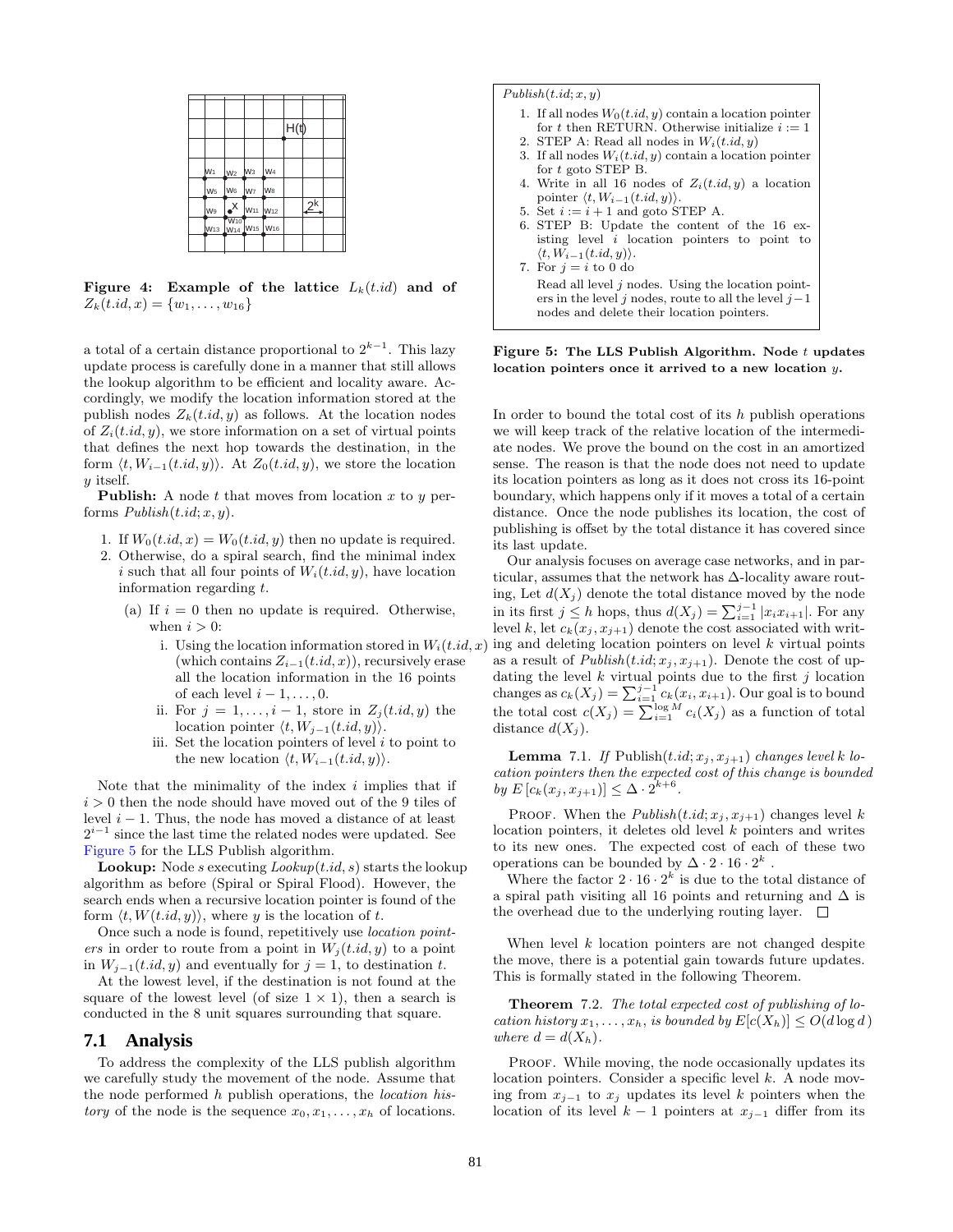new location's  $(x_i)$  level  $k-1$  pointers. Formally, let  $i_1 <$  $i_2 < \cdots < i_m$  be the sequence of all indices such the level k location pointers were updated when the node reached  $x_{i_\ell}$  for  $1 \leq \ell \leq m$ . Due to our publish algorithm, the distance the node moves between any two updates of level k pointers is at least  $2^{k-1}$ . That is, for any such index  $i_{\ell}$ we have  $\sum_{i_{\ell-1} < j \leq i_{\ell}} |x_{j-1}x_j| = d(X_{i_{\ell}}) - d(X_{i_{\ell-1}}) \geq 2^{k-1}$ . Thus the number of updates m is bounded by  $d(X_h)/2^{k-1}$ . From [Lemma 7.1,](#page-6-2) the expected cost of the update of level k pointers is  $\Delta \cdot 2^{k+6}$ . Therefore, by summing on the whole sequence,  $E[c_k(X_h)] \leq \Delta \cdot 2^{k+6} m \leq \Delta \cdot 2^7 \cdot d(X_h)$ . The expected total cost of publishing the updates during the location history  $x_1, \ldots, x_h$ , is the sum of the costs over all levels that were updated during the total move. Thus, the cost is  $E[c(X_h)] \leq \Delta 2^7 \cdot d(X_h) \log d(X_h)$ . If  $d(X_h) \geq M$  then the expected cost may be bounded by  $\Delta 2^7 \cdot d(X_h) \log M$ .

# **8. FAULT TOLERANCE**

Our location service is inherently fault tolerant both to network partitions and to node failures.

In case of a network partition, nodes within the vicinity of a detached node remain able to locate it and communicate with it. More precisely, let a set of nodes S detach from  $V \setminus S$ . For a node  $t \in S$ , let k be the maximal index such that  $W_k(t.id, t) \subseteq S$ . Then all of the nodes within distance  $2<sup>k</sup>$  can locate t and communicate with it. In fact, even in extreme cases where a partition forms weird shapes, for any  $\ell > k$  such that we have  $W_{\ell}(t.id, t) \cap S \neq \emptyset$ , far nodes in S that have lookup spirals intersecting these location points are also able to locate t.

As for node failures, our scheme provides immediate fallback due to the multiplicity of location points that store information about any node. In particular, when a node s searching for  $t.id$  encounters a faulty location point, it simply skips it and moves on to the next higher level. This guarantees location at the first non-faulty level that is greater than the distance from the source and the target. That this works follows from the following fact. If the minimal index at which intersection occurs between  $W_k(t.id, t)$  and  $W_k(t.id, s)$  is k, then higher level location points intersect as well.

As a final frontier for fault tolerance, the flooding stage will always locate the target (if it is connected) at a quadratic cost.

Additional fault tolerance is provided by employing the perimeter replication techniques of [\[29\]](#page-9-14), by storing all of the information belonging to virtual point  $x$  also on all the nodes surrounding its perimeter.

# **9. IMPROVING LOCALITY AWARENESS**

Assume a network in which routing is ∆-locality aware. A natural question to ask is whether on top of the localityaware routing mechanism, our Spiral paradigm can provide location services with costs arbitrarily close to minimal. In addition to its theoretical value, this question has real-life motivation: For nodes that incur frequent lookups, we would like to drive the lookup cost down as much as possible.

In this section, we focus on optimizing the cost of the lookup operation. We obtain a lookup scheme whose cost is  $(1 + \varepsilon)\Delta$  on top of the actual distance to target. The decreased lookup cost is obtained at the cost of increasing the publish cost by a constant factor. We could do the reverse in a similar manner, if the frequency of updates is expected to exceed that of lookups.

In order to reduce the cost of lookup, denote by  $B(u, r)$  the ball around node u with radius r. Let us define  $W_{k,\ell}(t.id, x)$ to be  $L_k(t.id) \cap B(x, 2^{\ell})$ ; that is, the set of lattice points in  $L_k(t.id)$  within distance  $2^{\ell}$  from x. The trick will be to slightly increase the range of publishing into  $W_{k,k+\rho}$ , for a parameter  $\rho$  of the construction determined below; and to query only one node in  $W_{k,k}$ . More precisely, we now define publish and lookup as follows:

**Publish:** For any  $i \in \{0, 1, 2, \ldots, \log M\}$ , location pointers on  $t.id$  located at  $y$  are stored in the auxiliary memory of the nodes in  $W_{i,i+\rho}(t.id, y)$ , where the parameter  $\rho$  is determined below. A node  $t$  that moves from location  $x$  to  $y$ performs  $Published(t.id; x, y)$  by deleting old information and storing new information in the nodes described above.

**Lookup:** A node s executes  $Loop(t.id, s)$  by performing the following loop. Until t is found, for  $i = 0, 1, 2, \ldots$ , log M, read from the closest node in  $W_{i,i}(t.id, s)$  until a node is found that has a location pointer  $\langle t, W(t.id, y) \rangle$ , where y is the location of  $t$ . Once such a node is found, repetitively use the location pointers in order to route from a point in  $W_j(t.id, y)$  to a point in  $W_{j-1}(t.id, y)$  and eventually for  $j = 1$ , to destination t.

Locality awareness stems from the following lemma:

**Lemma** 9.1. Denote  $|st| = d$ . Let  $\hat{k}$  be the minimal index such that  $2^{\hat{k}} + d \leq 2^{\hat{k}+\rho}$ . Then the  $\hat{k}$ 'th lookup step from s finds a location pointer to node t.

PROOF. The lemma follows from the fact that  $B(s, 2^{\hat{k}}) \subseteq$  $B(t, 2^{\hat{k}+\rho})$ . Hence, every node in  $W_{\hat{k}, \hat{k}}(t.id, s)$  is contained in  $W_{\hat{k}, \hat{k}+\rho}(t.id, t)$ . Therefore, every node in  $W_{\hat{k}, \hat{k}}(t.id, s)$  holds a location pointer to node  $t$ .  $\Box$ 

As a consequence of this lemma, the cost of lookup from s to t is bounded by  $\sum_{i \leq \hat{k}} 2^i \Delta \leq 2 \cdot 2^{\hat{k}} \Delta$ . Bearing in mind that  $\hat{k}$  was the first index for which  $2^{\hat{k}} + d \leq 2^{\hat{k}+\rho}$ , we now simply need to set  $\rho = \rho(\varepsilon)$  to be  $\rho \ge \log(1 + \frac{8\Delta}{\varepsilon}) = O(\log(\varepsilon^{-1}))$ , in order to obtain that the total lookup length is at most  $(1+\varepsilon)\Delta d$ .

We now get to the increased cost of publishing. We only sketch the difference here due to space limitations. In our original Spiral method, publishing a node's new location was done in the 4 corner points of the tile covering the node. We now change that to include all the lattice-k points within distance  $2^{\bar{k}+\rho}$  from the node. Their count is at most  $2^{2\rho}$ , and the total cost of reaching them is proportional to  $2^{k+\rho}/2^k$ . Therefore, the increased cost is a constant factor over our original scheme, where the constant depends on  $\rho = \rho(\varepsilon)$ .

We also briefly comment on how to complete our scheme for locality-aware updates. This requires maintaining an invariant that all lattice-k points within a ball of radius  $2^{k+\rho}$ surrounding a node have up-to-date information about the interior ball containing it. In order to prevent frequent updates, we initially publish within a ball with double this radius, i.e., a ball of radius  $2^{k+1+\rho}$ , and update only when the invariant is broken. This again incurs only a constant-factor increase over the original LLS publish costs.

In summary, at the cost of a constant factor increase in update costs, we obtain a location service whose cost is almost as low as the cost of the underlying routing infrastructure.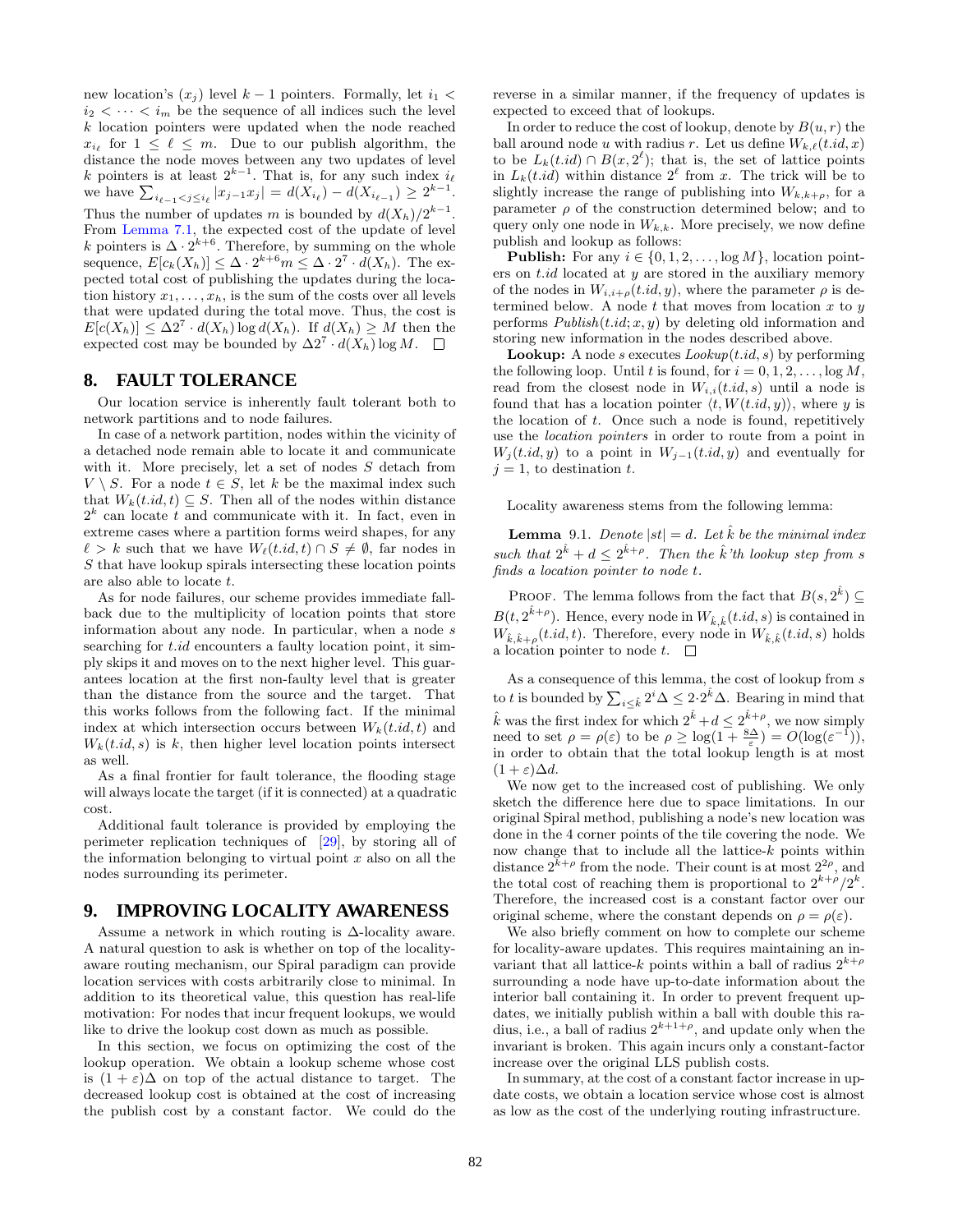# <span id="page-8-0"></span>**10. SIMULATIONS**

In this section we present simulation results for the LLS scheme. Following the observations of [\[22\]](#page-9-9) about the importance of the network density on routing performance, we tested our scheme in randomly generated graphs with varying densities. The density of a graph is defined relative to a unit disk as follows, a random graph on a  $T \times T$  square with density  $\delta$  has  $\delta T^2/\pi$  nodes.

We tested the underlying Greedy Face Routing algorithm to virtual points, and the LLS Lookup algorithm. Our measurements were performed on Unit Disk Graphs that were generated by randomly placing nodes on a square with 15 units side length.

Routing. For the underlying greedy face routing algorithm, for each density  $\delta$ , we generated 1200 random graphs for  $\delta \leq 8$  and 200 random graphs for  $\delta > 8$ , for each graph, we randomly chose 50 sources nodes, for each source s we chose a random point  $p$  on the square and found the closest node  $\ell(p)$  to the virtual point p. We measured the following parameters for each density:

- 1. Connectivity: The percentage of node pairs  $s, \ell(p)$  that were connected on the Unit Disk Graph.
- 2. Cost/Distance: The average ratio between the cost of routing from a source s to a destination  $\ell(p)$  and the Euclidean distance between s and p.



<span id="page-8-1"></span>Figure 6: Connectivity percentage and Cost/Distance values for greedy face routing from a random source to the node closest to a random point.

Our results in [Figure 6](#page-8-1) show that the average cost of routing on a random graph to the node closest to a virtual point is only a small constant factor times the Euclidean distance between the node and the virtual point.

**Lookup.** For each density value  $\delta$ , we generated 500 random graphs for  $\delta \leq 10$  and 100 random graphs for  $\delta > 10$ , for each graph, we randomly chose 10 sources nodes, for each source we randomly chose a destination node. We measured the following 4 parameters for each density:

- 1. Cost/Distance: The average ratio between lookup cost and Euclidean distance between source s and target t.
- 2. Cost/Shortest path: The average ratio between lookup  $\cot$  and the minimum cost path from  $s$  to  $t$  on the UDG.
- 3. Connectivity: The percentage of  $s, t$  pairs that were connected.

4. Flood: the percentage of cases in which the lookup algorithm had to use flooding in order to find the destination.



<span id="page-8-2"></span>Figure 7: Measurements for Lookup algorithm: Cost/Distance and Cost/Shotest path values, Connectivity and Flood percentages.

Our results in [Figure 7](#page-8-2) show that lookup is locality aware, the average cost of locating a mobile node is only a constant factor from the optimum. For low densities, the low stretch factor may be attributed to the fact that the connected components are relatively small. Both Cost/Distance, Cost/Shortest, and Flood ratio peak around density 5. In this critical density, the graph is mostly connected but finding short paths to route on is still hard.

Publish. We measured the cost updating the location pointers due to a random hop. The distance moved in each hop was a varied by a parameter  $\ell$ . For each hop length  $\ell$ , we generated 100 graphs, for each graph we chose 20 sources and for each source we performed a random hop, with a randomly chosen angle and a randomly chosen length in  $[\ell, \ell + 1/2]$ . For every value of  $\ell$ , we measured the average cost of updating location pointers due to the random hop over all sources and graphs.



<span id="page-8-3"></span>Figure 8: Average cost of publish relative to the average length of the hop for graphs with densities 15 and 20.

Our results in [Figure 8](#page-8-3) show that the cumulative cost of updating location pointers due to a random walk is proportional to the length of the average hop. This result agrees with our theoretical bounds of  $O(d \log d)$ .